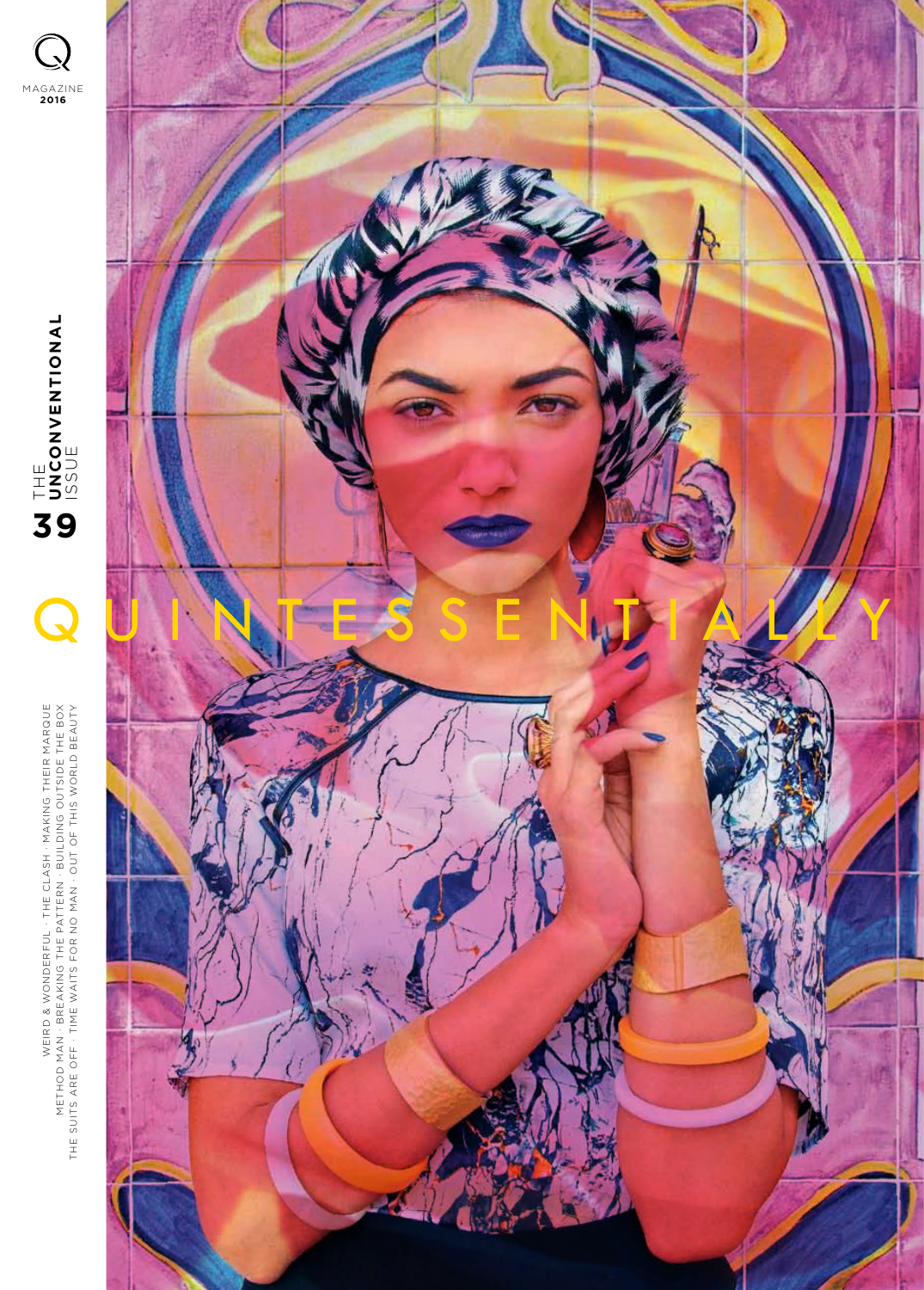Spanish or Mandarin – as "architects of lives that transcend the ordinary", according to the prospectus. In the next couple of decades, Avenues hopes to have campuses distributed worldwide – in London, Beijing, São Paulo and Mumbai for starters – ensuring the children of high-flying peripatetic parents need never miss a beat at school. Co-founded by Chris Whittle, former owner of *Esquire* magazine, pupils are taught in airy state-of-the-art classrooms housed within a stylishly converted warehouse a stone's throw from Manhattan's trendy High Line. Desks are arranged in oval formation eliminating the very existence of a 'back row', and there's a café on site for parents to hang out and network in. One of the key values taught at Avenues is not to be afraid. Emotionally afraid. Afraid to ask a question in class. Afraid to be different. And other schools are taking note.

Even in the conservative domain of top-flight boarding schools, unconventional programmes are on the rise. At the Institut Le Rosey in Switzerland (the world's most expensive school with an alumni including the Aga Khan, Prince Rainier of Monaco and John Lennon's son), students can sign up to volunteer in hospitals in Ghana, build homes in Romania or swat up on tech start-ups in Silicon Valley instead of sunning themselves in St Barts over the summer holidays. Did we mention the facilities? There's an equestrian centre, a shooting range and a 38-foot yacht moored on Lake Geneva.

"There is nothing as powerful as an idea whose time has come," is a quote attributed to the French poet Victor Hugo, and in the fast-changing world we live in, the statement has never been more apt – especially when it comes to educating the

> Operating at the opposite end of the scale, Green School near Ubud in Bali, is widely recognised as the world's most eco-friendly learning institute. Students from kindergarten to high school are given a holistic-style education, soaking up knowledge within cathedral-style 'bubbles' thatched from local bamboo. White-boards are made from upcycled car windscreens, school lunches are cooked on sawdust burners and wild vegetation runs right up to the walls of the open-air classrooms. Now in its ninth year of operation, Green School has 385 students from more than 35 countries, learning everything from organic rice growing to Balinese mudwrestling, alongside the usual literacy and mathematics.

citizens of tomorrow.

Gone are the days when Eton, Oxbridge or the Ivy League were the best means of giving your offspring a competitive advantage. Today, the truly enlightened send their progeny to educational institutes with an unconventional approach





to learning.

Avenues, based in New York City, is one such establishment. Calling itself The World School, it opened in 2010 and already has more than a thousand students pounding its halls – Tom Cruise's daughter, Suri, among them. Designed for an international elite, iPads replace bookbags, the curriculum is stored on the 'cloud' and students graduate bilingual in

### CLOCKWISE FROM OPPOSITE PAGE:

*The Heart of School at Green School in Bali; Jane Goodall with a Green School graduate; Heart of School entrance space; hands-on learning at Green School*